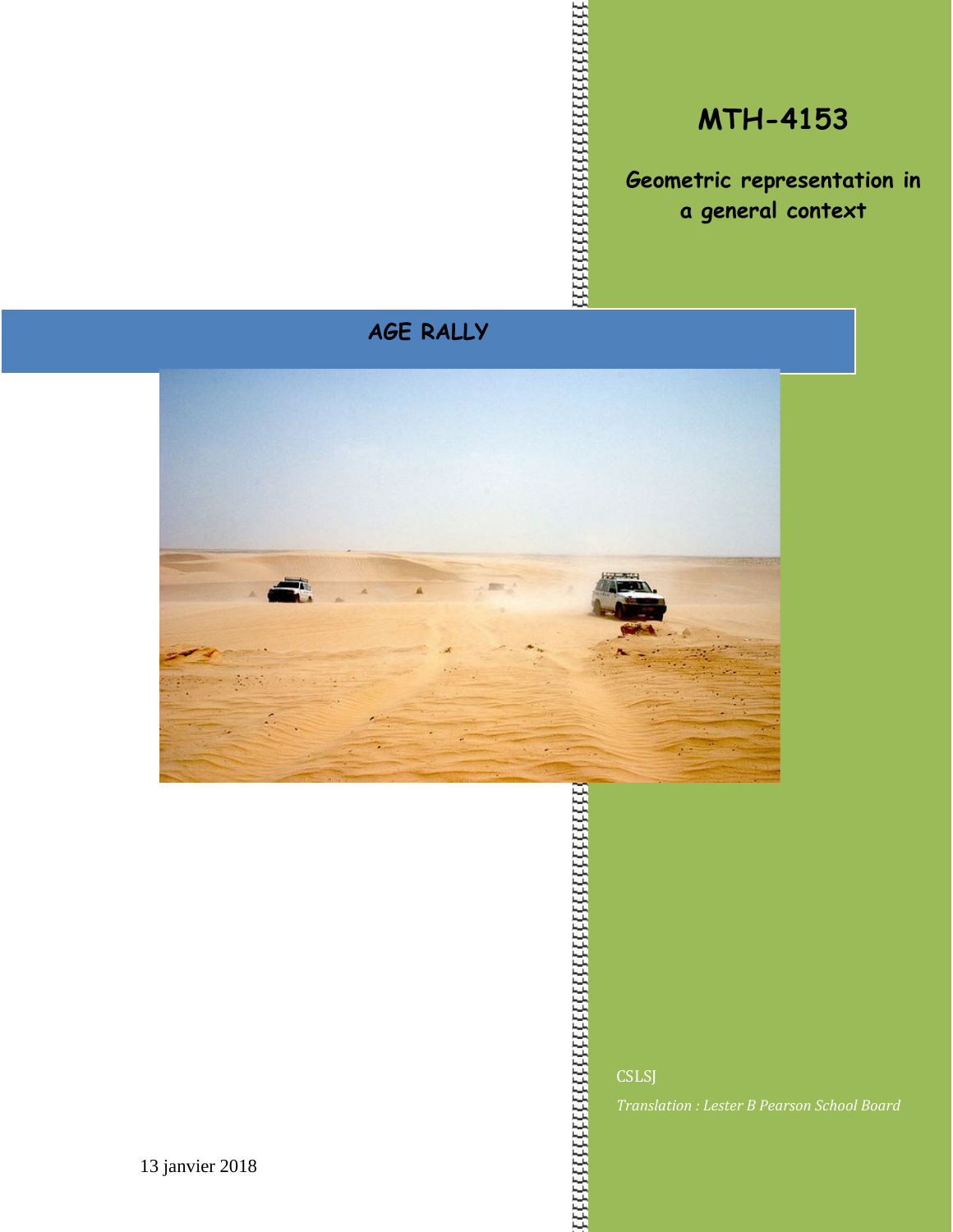You and another student from your Centre have been chosen to participate in the famous AGE Rally that will take place in Morocco in the Sahara Desert. This rally brings together all the Adult Education Centres from across Québec.

The rally consists of: a return trip in the desert that follows a route you will have drawn to scale ahead of time; choosing your vehicle in line with certain characteristics; and completing the journey within a given time period.

There is a wonderful prize to be had: winners will receive an all-expenses paid trip around the world and their future education will be entirely paid for.

This is the first time this rally is being held and everyone is looking forward to it. Below is some information that will be most helpful to you as you prepare for your trip.

The rally starts and ends in Casablanca. Thus, you will have to pass through Checkpoint #4 on both your outbound and return journeys.

- $\checkmark$  Your outbound route must be different from your return route.
- $\checkmark$  The rally winners are the first to arrive back in Casablanca, safe and sound.
- $\checkmark$  The rally must take place over 2 days. All participants must make an overnight stop of a minimum of 6 hours. Thus, you must include the place where you will be sleeping on your itinerary. You can spend the night at any of the checkpoints where there are gas stations. All equipment needed to do this can be found on site.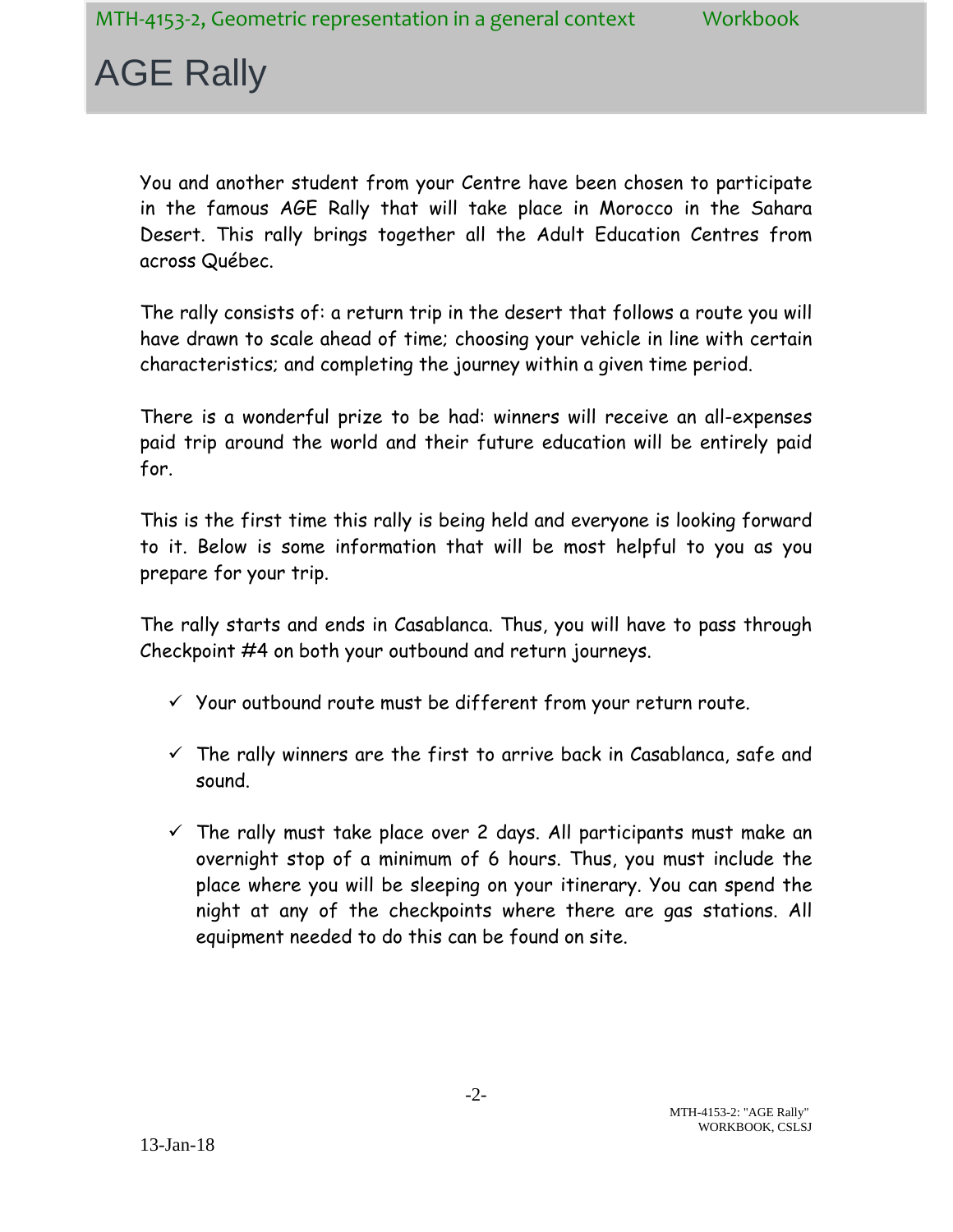- $\checkmark$  The rally starts on Saturday at 6 a.m. and finishes, at the latest, on Sunday at 3 p.m. Those who miss this deadline will automatically be disqualified.
- $\checkmark$  There are several gas stations along the route. Thus, in the interest of safety, you are not required to carry extra gas with you. You can have a full tank of gas.
- $\checkmark$  You must choose your car from among 3 different models. Each has distinct characteristics. In calculating your time, take note of the average speed of each of the vehicles.
- $\checkmark$  You can choose between different routes, but remember that your time counts.

You depart in a week's time. Today, you are being given the map with the different routes, the checkpoints where you can refuel, as well as some measurements. It should be noted that you must follow the routes marked on the map so as to avoid any obstacles that might be found in the desert.



Your challenge starts now. It consists of choosing the route that you will follow on the big day. Bear in mind that the map you have been given is not to scale and that you are only allowed to use your calculator to calculate distances (round up your results to the nearest hundredth). No GPS this time around. That's no small feat!

Your route must be submitted to the director of the rally in advance. Thus, you must make several calculations before filling in the distances not included on the map before choosing what you think is the best route to take.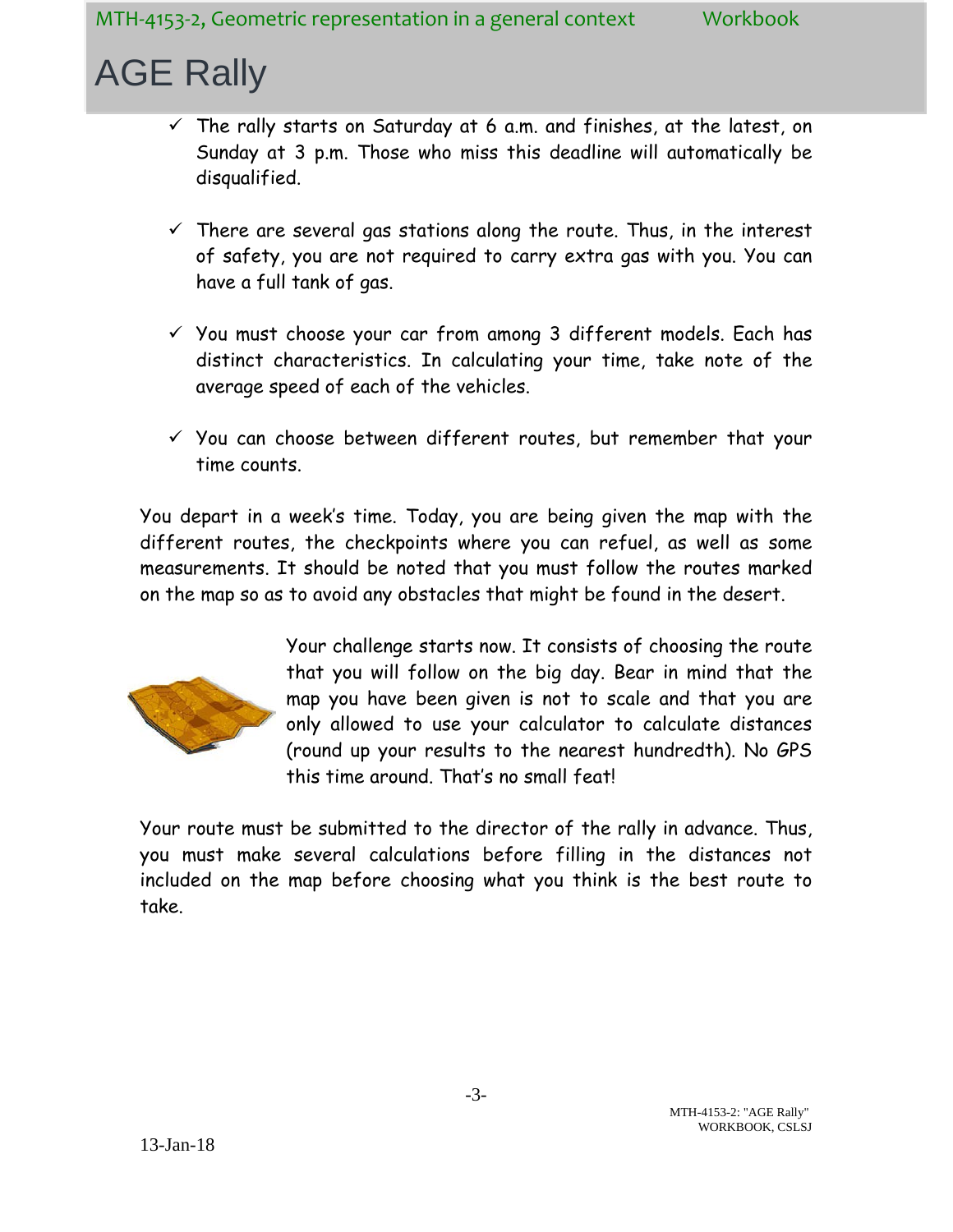Before leaving, you must hand in to the rally director:

- o The model of car you have chosen.
- o A plan, drawn to scale, of your chosen route.
- o The name of the town where you will sleep.
- o The total number of kilometers to be traveled.
- o The amount of time needed to drive the route. You must include at least 6 hours for sleeping, and build in an extra 15% for unforeseen problems.

Once your work is finished, the rally director must be able to clearly understand your directions and all your calculations. Thus, your work must be well-organized.

Having read these instructions, can you describe in just one sentence the task that you must carry out before leaving the city?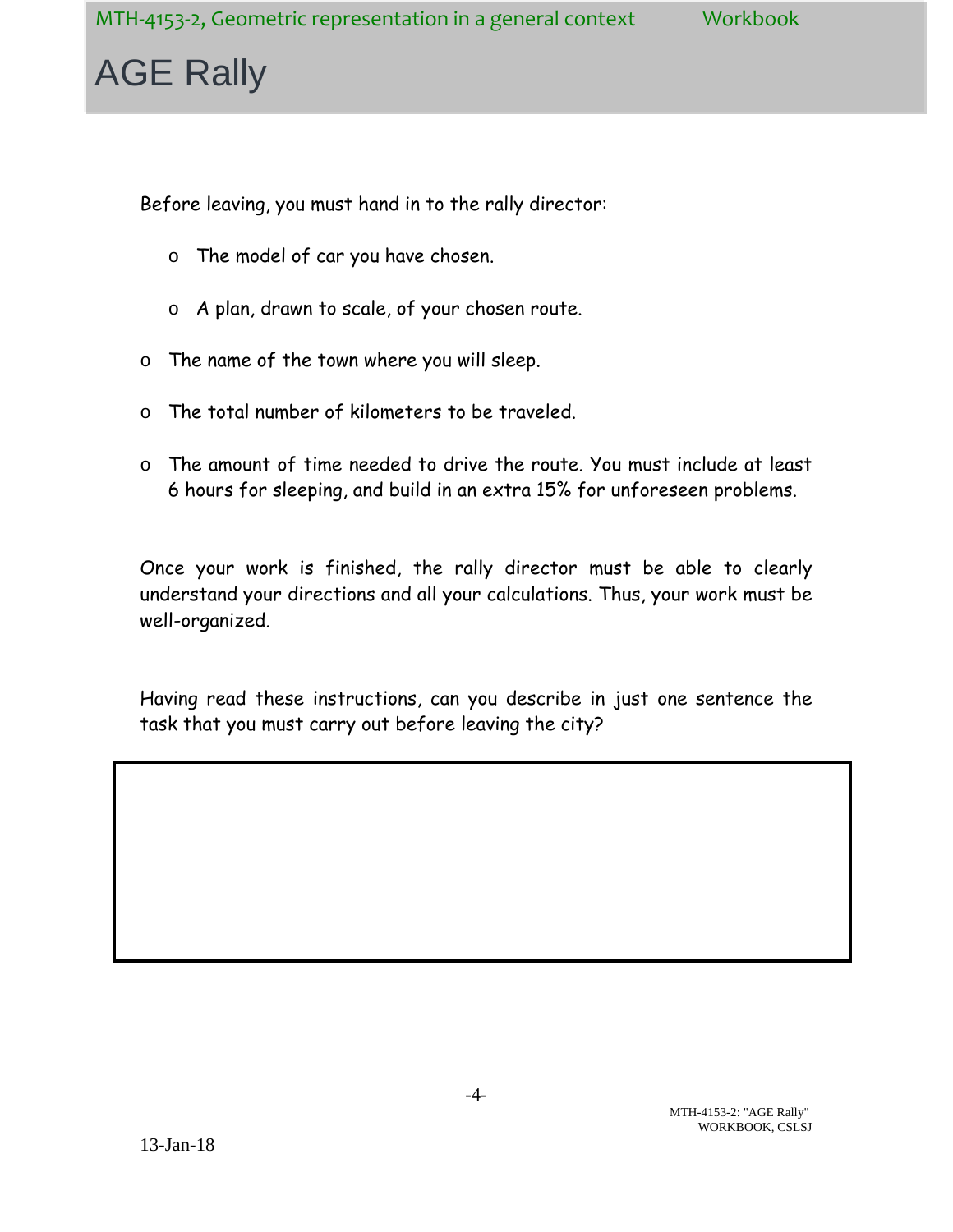You have just been presented with several items of information. Before starting your work, we strongly suggest that you pull out all essential information, noting not only what is relevant, but also the constraints to be respected.

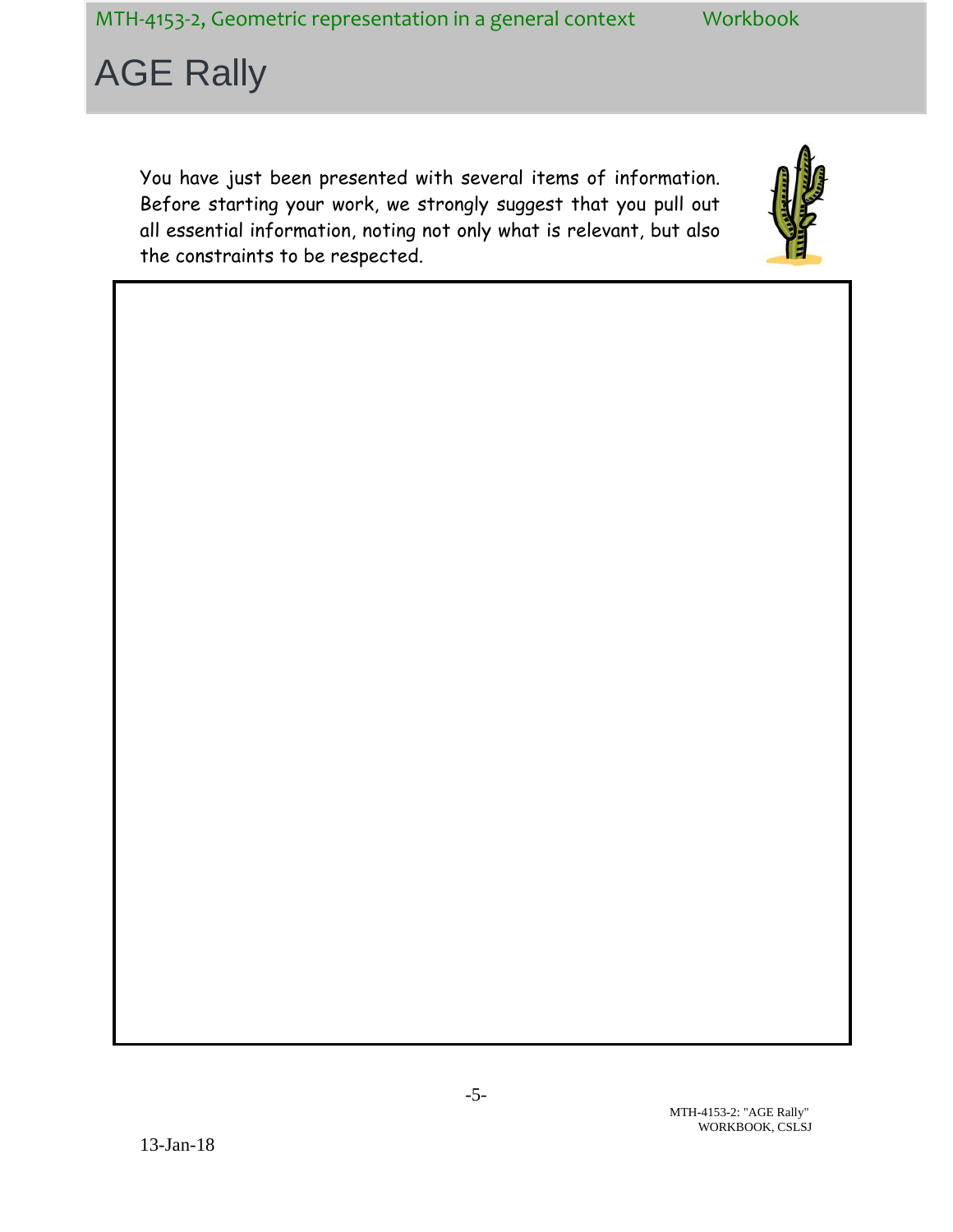MTH-4153-2, Geometric representation in a general context Workbook

### AGE Rally

### **Choice of 4x4 for the rally**

**Car A:** Fuel tank capacity: 70 litres Average fuel consumption: 26 l/100 km. Average speed of 70 km/h.

Don't forget, we are in the desert and the cars must be modified before venturing there. Consequently, you may find that some data does not necessarily represent what we would usually expect to see in everyday life.



Car B: Fuel tank capacity: 64 litres. Average fuel consumption: 7,4 l/100 km. Average speed of 40 km/h.



Car C: Fuel tank capacity: 51 litres. Average fuel consumption: 13,2 l/100 km. Average speed of 63 km/h.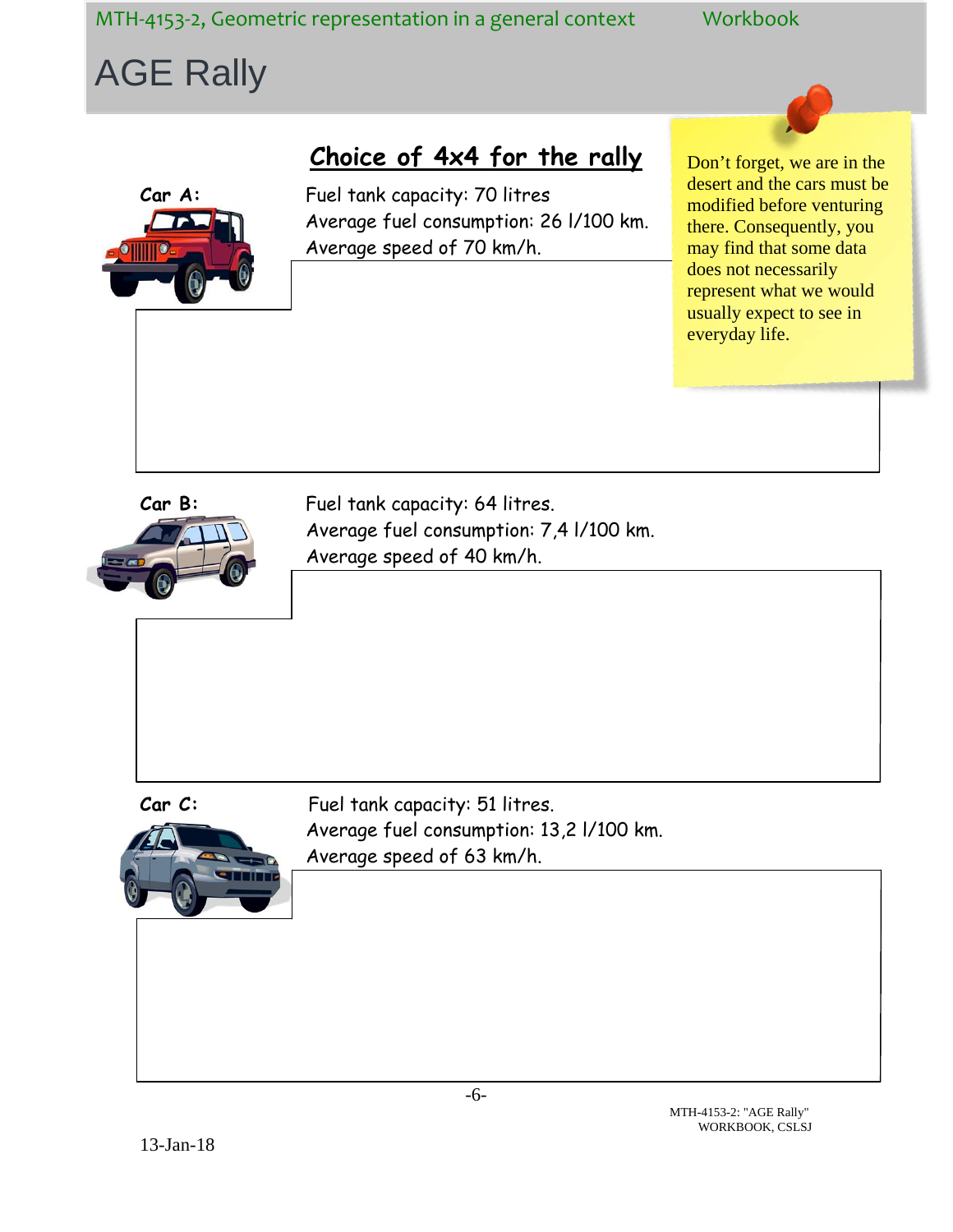

In a right triangle, the square of the length of the hypotenuse is equal to the sum of the squares of the lengths of the other sides.

#### $a^2 + b^2 = c^2$ *b*  $c \rightarrow a$  B A *c a*

### **Important concepts regarding triangles:**

 $\Box$  The sum of the angles of a triangle always equal 180°.

 $\Box$  In a right triangle, where one of the angles measures 30°, the length of the side opposite an angle of 30° is equal to half the length of the hypotenuse.

 $\Box$  An isosceles right triangle has an angle that measures 45°. It has two angles of 45° and two sides are the same length.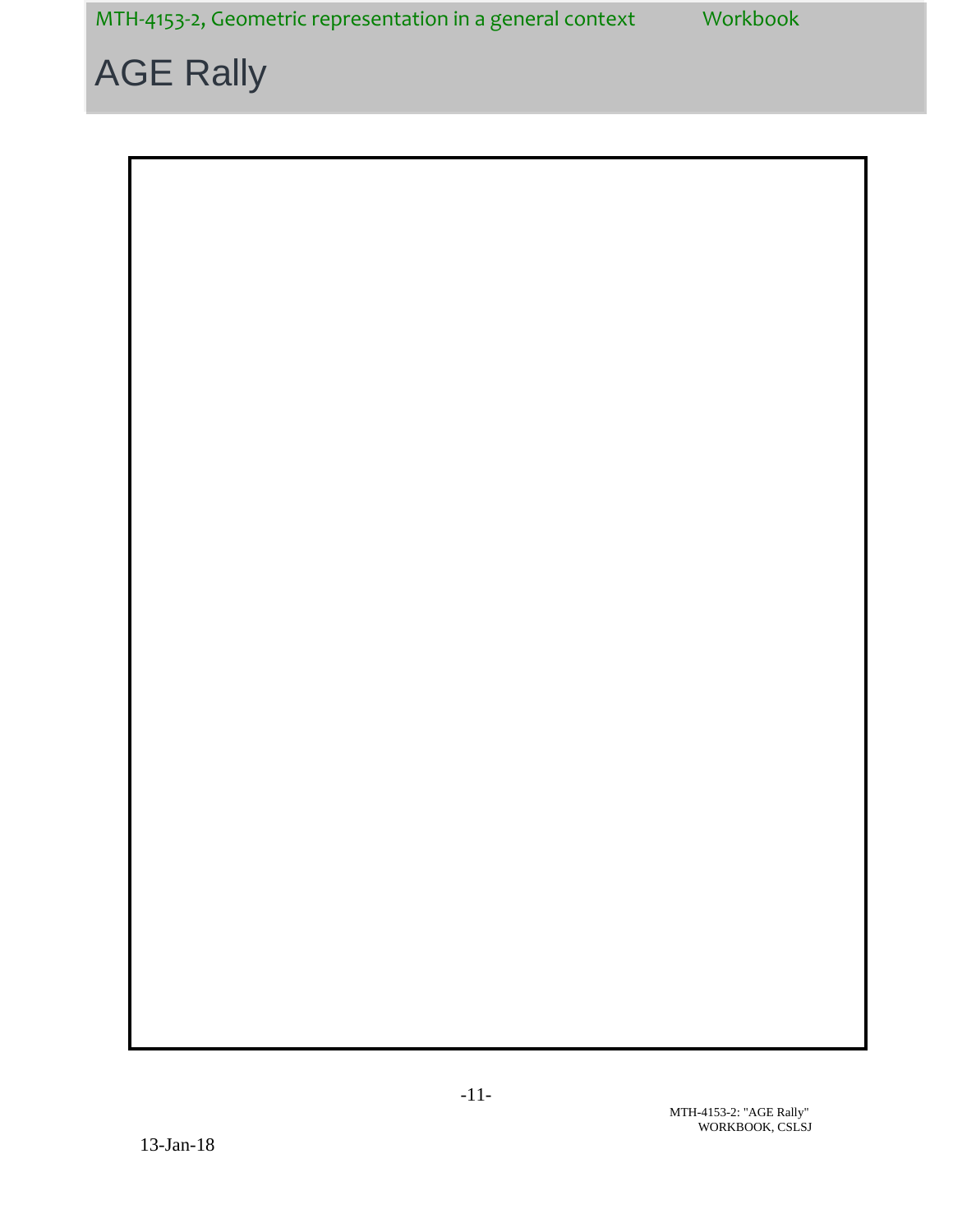MTH-4153-2, Geometric representation in a general context Workbook

# AGE Rally

### **AGE RALLY**

Final data for the rally director.

Chosen car: \_\_\_\_\_\_\_\_\_\_\_\_\_\_\_\_\_\_\_\_\_\_\_\_\_\_\_\_\_\_\_\_\_\_\_\_\_\_\_\_\_\_\_

Number of the checkpoint where you will spend the night:

Total number of kilometers traveled:

Total number of hours scheduled for the rally:

Don't forget to include **a scaled plan of the route you have chosen to take**. Your director must have this so he can find you if you need assistance on the journey.

\_\_\_\_\_\_\_\_\_\_\_\_\_\_\_\_\_\_\_\_\_\_\_\_\_\_\_\_\_\_\_\_\_\_\_\_\_\_\_\_\_\_\_\_\_\_\_\_\_\_\_\_\_\_\_\_

\_\_\_\_\_\_\_\_\_\_\_\_\_\_\_\_\_\_\_\_\_\_\_\_\_\_\_\_\_\_\_\_\_\_\_\_\_\_\_\_\_\_\_\_\_\_\_\_\_\_\_\_\_\_\_\_



MTH-4153-2: "AGE Rally" WORKBOOK, CSLSJ